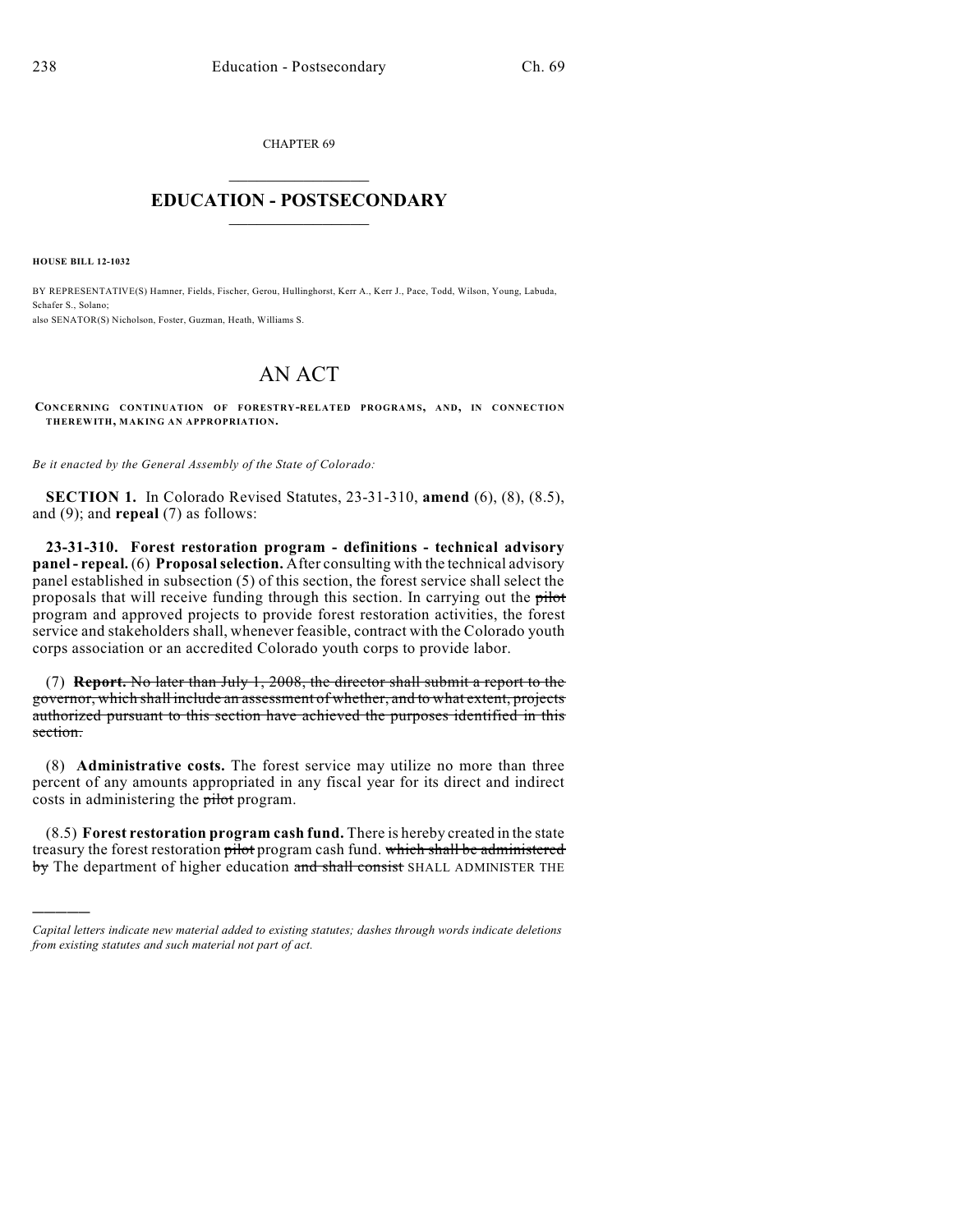FUND, WHICH CONSISTS of all moneys transferred by the treasurer as specified in section 39-29-109.3 (2) (k), C.R.S. All moneys in the fund are continuously appropriated to the department of higher education for allocation to the board of governors of the Colorado state university system for the forest restoration pilot program specified in this section. All moneys in the fund at the end of each fiscal year shall be retained REMAIN in the fund and shall DO not revert to the general fund or any other fund.

(9) **Repeal.** This section is repealed, effective September 1, 2012 2017. Prior to such repeal, the DEPARTMENT OF REGULATORY AGENCIES SHALL REVIEW THE technical advisory panel shall be reviewed as provided for in section 2-3-1203, C.R.S.

**SECTION 2.** In Colorado Revised Statutes, 23-31-313, **amend** (6) (a) (I) (A) and (6) (b) as follows:

**23-31-313. Healthy forests - vibrant communities - funds created - repeal.** (6) **Community watershed restoration.** (a) In order to support communities and land managers in moving from risk reduction to long-term ecological restoration so that the underlying condition of Colorado's forests supports a variety of values, particularly public water supply and high-quality wildlife habitat, the forest service shall:

(I) (A) Hire additional temporary field capacity to support the implementation and monitoring of forest restoration pilot program grants awarded pursuant to section 23-31-310.

(b) (I) The forest service may use up to one million dollars annually until July 1, 2012 2017, from the forest restoration pilot program cash fund created in section 23-31-310 (8.5) for the purpose of complying with this subsection (6).

(II) THIS PARAGRAPH (b) IS REPEALED, EFFECTIVE JULY 1, 2018.

**SECTION 3.** In Colorado Revised Statutes, 2-3-1203, **repeal** (3) (y.5); and **add**  $(3)$  (dd.5) as follows:

**2-3-1203. Sunset review of advisory committees.** (3) The following dates are the dates for which the statutory authorization for the designated advisory committees is scheduled for repeal:

(y.5) September 1, 2012: The technical advisory panel convened in section  $23-31-310$ , C.R.S.;

(dd.5) SEPTEMBER 1, 2017:

(I) THE TECHNICAL ADVISORY PANEL CONVENED IN SECTION 23-31-310, C.R.S.

**SECTION 4.** In Colorado Revised Statutes, 39-29-109.3, **amend** (2) (k) and (2) (n) as follows:

## **39-29-109.3. Operational account of the severance tax trust fund - repeal.**